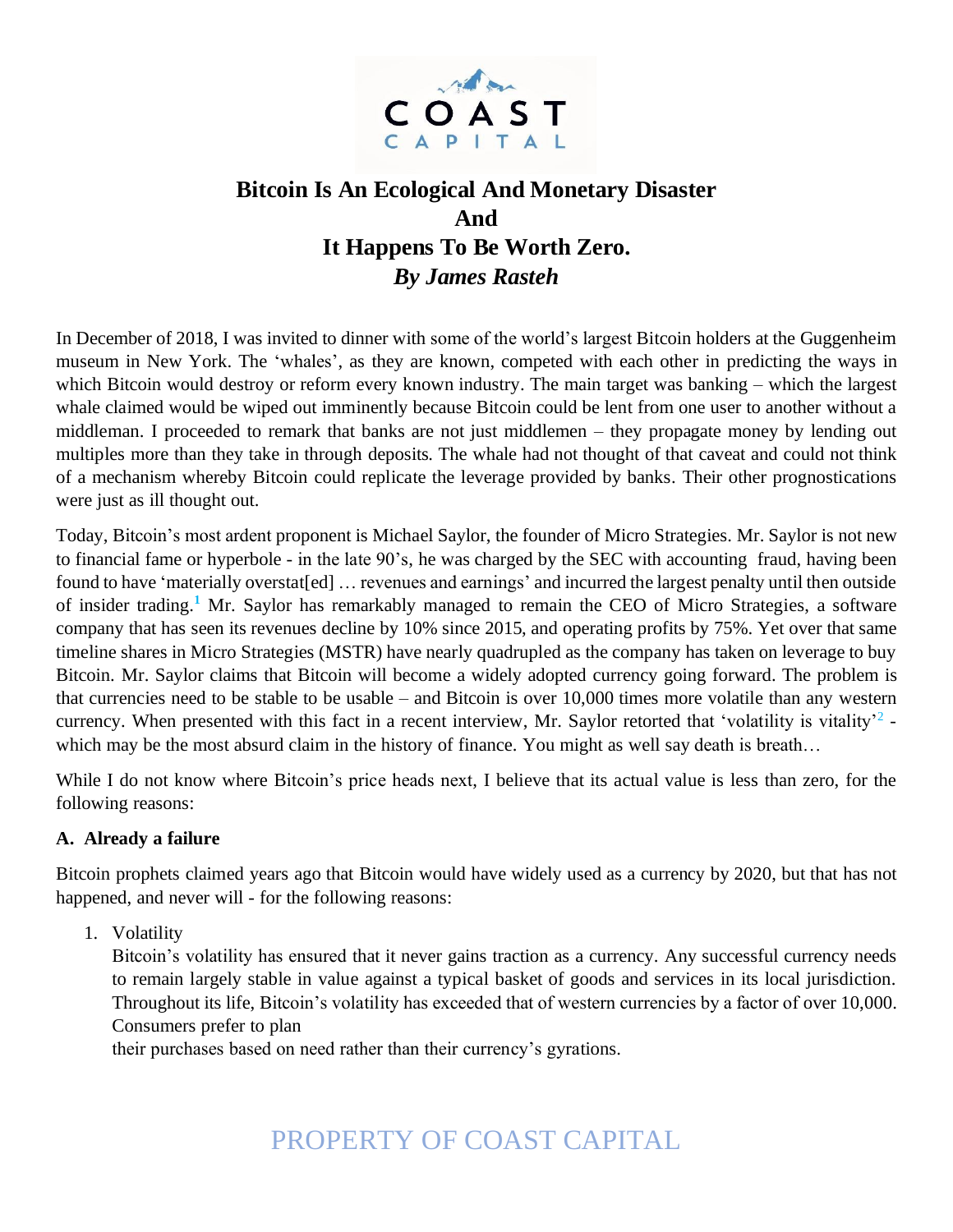

### 2. Impracticality

A Bitcoin payment takes as much time and energy as  $33,000$  credit card swipes<sup>3</sup> – which again renders it unusable. The first purchaser who tried to pay for his Tesla with Bitcoin found that it consistently takes longer to transfer Bitcoin than the 30-minute payment window allotted by Tesla.<sup>4</sup> Imagine waiting 45 minutes to effect 33,000 credit card swipe equivalents worth of energy and digital data dissemination to pay for a bottle of water with Bitcoin!

### 3. Bitcoin is for Fraudsters

Janet Yellen noted in January 2021 that Bitcoin is used, "at least in a transactions sense—mainly for illicit financing." As an unregulated entity that purports to be a currency, Bitcoin is well known as a facilitator of money laundering transactions. David Green of Real Vision recently concluded that up to 40% of all Bitcoin transactions (used to settle the purchase of goods and services) are fraudulent. Meanwhile, it is difficult to keep count of the number of cryptocurrency accounts that get hacked and depleted, or the number of crypto exchange founders who disappear along with billions of dollars worth of bitcoins.<sup>5</sup>

### 4. Not Enough Coins

Because of its currently fixed supply (there can only be 21 million Bitcoins in the world), there simply are not enough Bitcoins for consumers to conduct their affairs with this flawed invention in lieu of traditional money. Moreover, a New York Times Article on Jan 13 argued that 20% of Bitcoins are likely lost forever (due to password loss, crypto wallet loss, etc.).<sup>6</sup> Bitcoin prophets will point out that the rules could be rewritten by a plurality of Bitcoin owners, and more (and potentially limitless) numbers of Bitcoins could be minted – but then that would destroy Bitcoin's claims of scarcity and would lead to an inevitable and catastrophic decline in the price of Bitcoin.

#### 5. The Weakest of All Currencies

Without a backing sovereign, Bitcoin is destined to become the weakest currency in the world. A currency is a medium of exchange for goods and services within the boundaries of a sovereign which has, A. sole power to emit that currency, B. the power to collect tax revenues denominated in that currency, C. sole rights to the use of force within its boundaries (often to collect due taxes). Every country in the world is understandably protective of its monetary ecosystem, and no country will allow the Bitcoin bros' invention to usurp their own money within their boundaries.

If Bitcoin were to ever gain wide acceptability and get used as a functional currency within  $-$  say, the United States, the government has made it clear that it would crack down on the practice and install regulations which would in essence render Bitcoin impractical to use, and worthless.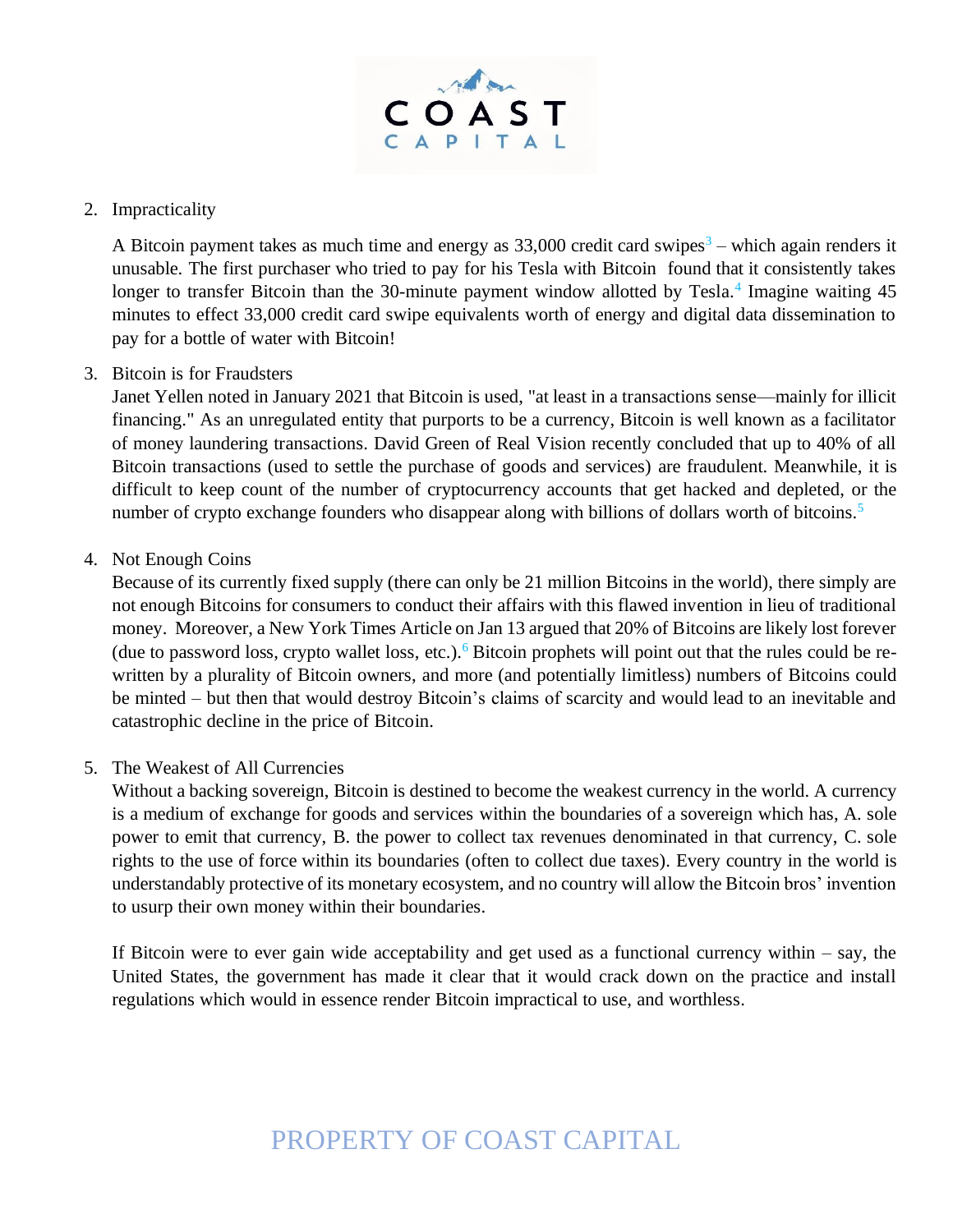

Faced with this inevitable prospect, crypto bros now claim that Bitcoin is a store of value. This new assertion is also false as Bitcoin is destined to be relegated to the garbage bin of history as the first, most toxic, and ultimately worthless of cryptocurrencies. We delve into the reasons for this inevitable outcome below.

# **B. First, and Worst, of cryptocurrencies**

Bitcoin, as the prototype of cryptocurrencies, contains many technical flaws and shortcomings which guarantee that it will not be the preferred digital store of value going forward. Other, less flawed cryptocurrencies (such as ether) must over time overtake Bitcoin as stores of value, only to be replaced in turn as a better designer crypto comes along. Ultimately, every sovereign nation will emit their own cryptocurrency (e-dollars, and e-pounds), and will heavily regulate and eliminate the usage of all other cryptos within their borders.

Below are some of the problems with Bitcoin as a store of value:

#### 1. Dubious Origins

90% of Bitcoins are mined (or hashed) in China, Iran and Russia – three countries with governments that have taken unpredictable steps to protect their own currency systems. Over 50% of the bitcoin nodes (which must register all transactions for the ledger to be universally accepted) are based in China, where most BTC is mined. If China wanted to, it could literally destroy Bitcoin as an entity. Most Bitcoin traders who claim to have lost faith in the western monetary system probably do not realize that they are placing this faith in secretive bitcoin farmers in China, Iran and Russia …

Furthermore, China currently controls over 50% of Bitcoin mining, which means that it could do a 51% hack – which in turn would allow them to re-order blockchain transactions, double-spend the same coins and basically erase the value of Bitcoin.<sup>7</sup>

#### 2. NO SAFETY

There are many ways to see all your Bitcoin disappear into the ether whence it came. One can lose one's crypto wallet, or merely forget the password. Either way, the Bitcoin disappears. The exchanges over which Bitcoin are stored and traded often get hacked, and the Bitcoin is stolen, with no mechanism for retrieval or redress.

#### 3. Concentration Risk

95% of all Bitcoin is held by the top 2% of holders<sup>8</sup> – which makes it very difficult if not impossible for whales to exit their holdings without dramatic drops in the price of Bitcoin.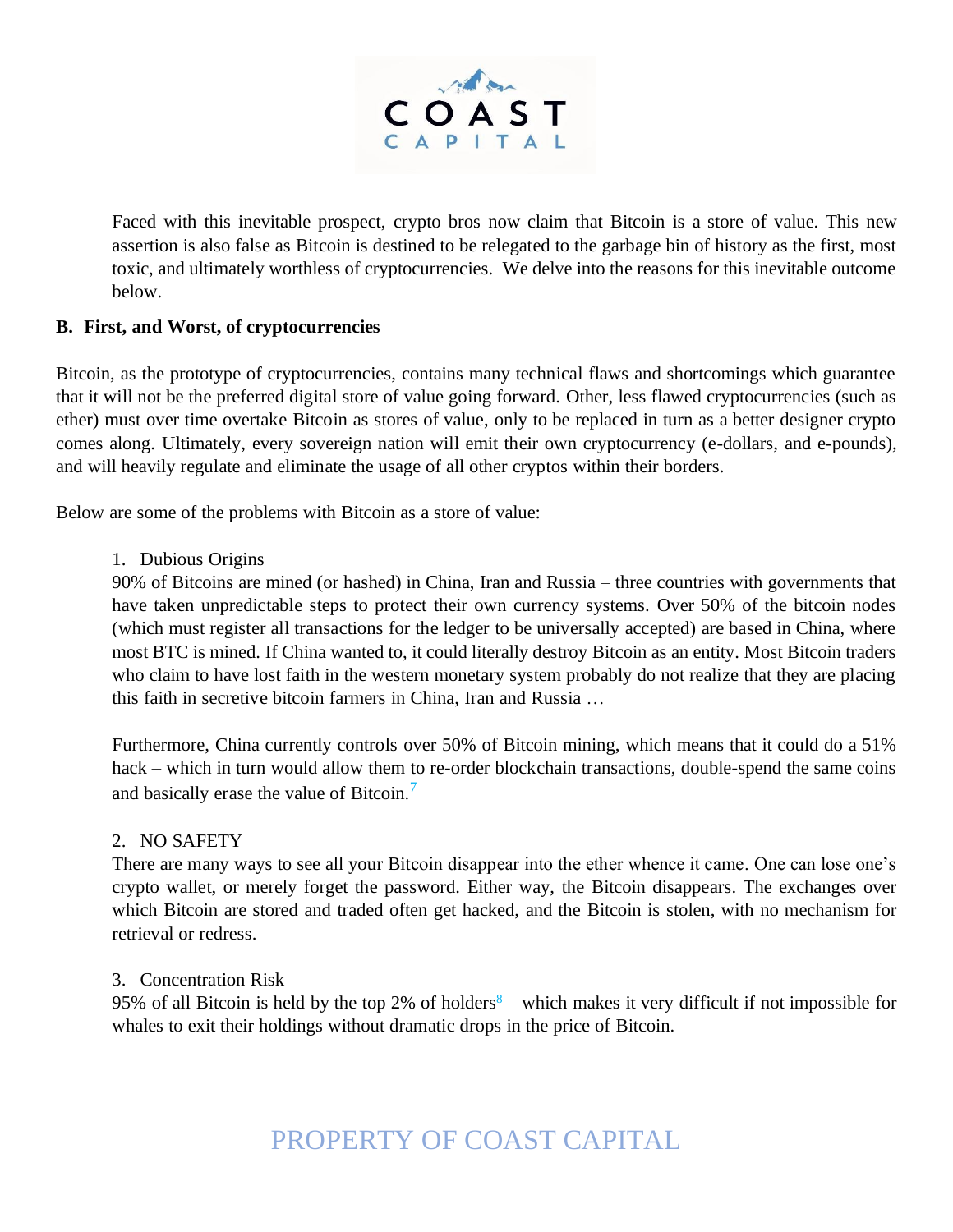

Considering this, Bitcoin whales and evangelists are desperate for new, and larger buyers of their illconceived invention, and keep soliciting large corporates to allocate part of their

holdings to Bitcoin. Without an ongoing, and greater stream of fools piling into Bitcoin, the crypto is sure to crash, and reach its fair value of nil.

# 4. Value Maintained Thanks to Fraud

If you wish to buy Bitcoin, you must register with a cryptocurrency exchange platform like Coinbase, which in turn conducts extensive KYC (know your customer) due diligence to ensure acceptable provenance of funds. Then you can use dollars or other currencies to purchase cryptocurrencies. Bitcoin buyers who do not wish to be subjected to this intrusive level of diligence (I'll leave it to the reader to think of reasons why that may be) must wire funds to unregulated offshore exchanges that do not have banking relationships in the US – and use their dollars to buy 'tethers' which are emitted by a central agency which purports to issue one tether per dollar taken in.

However, many more tethers have been emitted than there are dollars backing tethers. Indeed, the issuer of tether is banked by Deltec in the Bahamas. While we cannot know what the US dollar deposits of the bank are, we do know that the US dollar holdings of all banks across the Bahamas increased by \$600 million (with no meaningful outflows) from Jan 2020 to Sept 2020, while the total issued tethers increase by 5.4 billion. Currently, we seem to have at least \$25 billion more tethers than we have dollars backing the latter.

Over 50% of all Bitcoin transactions are settled in tethers currently. If all holders of tether were to convert the latter into dollars, the system would be sure to collapse. Given its foundation is on such evidently shaky and fraudulent grounds, we do not expect Bitcoin to maintain much value over time.

#### **C. An Ongoing Ecological Disaster**

A recent study by MIT shows that Bitcoin mining generates 22 to 23 megatons of carbon dioxide,<sup>9</sup> slotting the operations between the nations of Jordan and Sri Lanka in terms of greenhouse-gas pollution. Furthermore, the energy spent on updating and upkeeping Bitcoin ledgers at all the different nodes around the globe is enough to fuel Luxembourg. All this for an ill-conceived creation that is all but guaranteed to be worthless over time. Any ESG focused fund or investor will avoid Bitcoin like the unfolding ecological disaster that it is. If we could assess the correct environmental cost to each bitcoin, the value would be notably below zero.

#### **D. Bitcoin Paves the Path to Totalitarian Control**

Bitcoin's most ardent supporters see it as an instrument of financial freedom– a unit of currency and/or store of value which cannot be diluted by government and allows for the exchange of private transactions.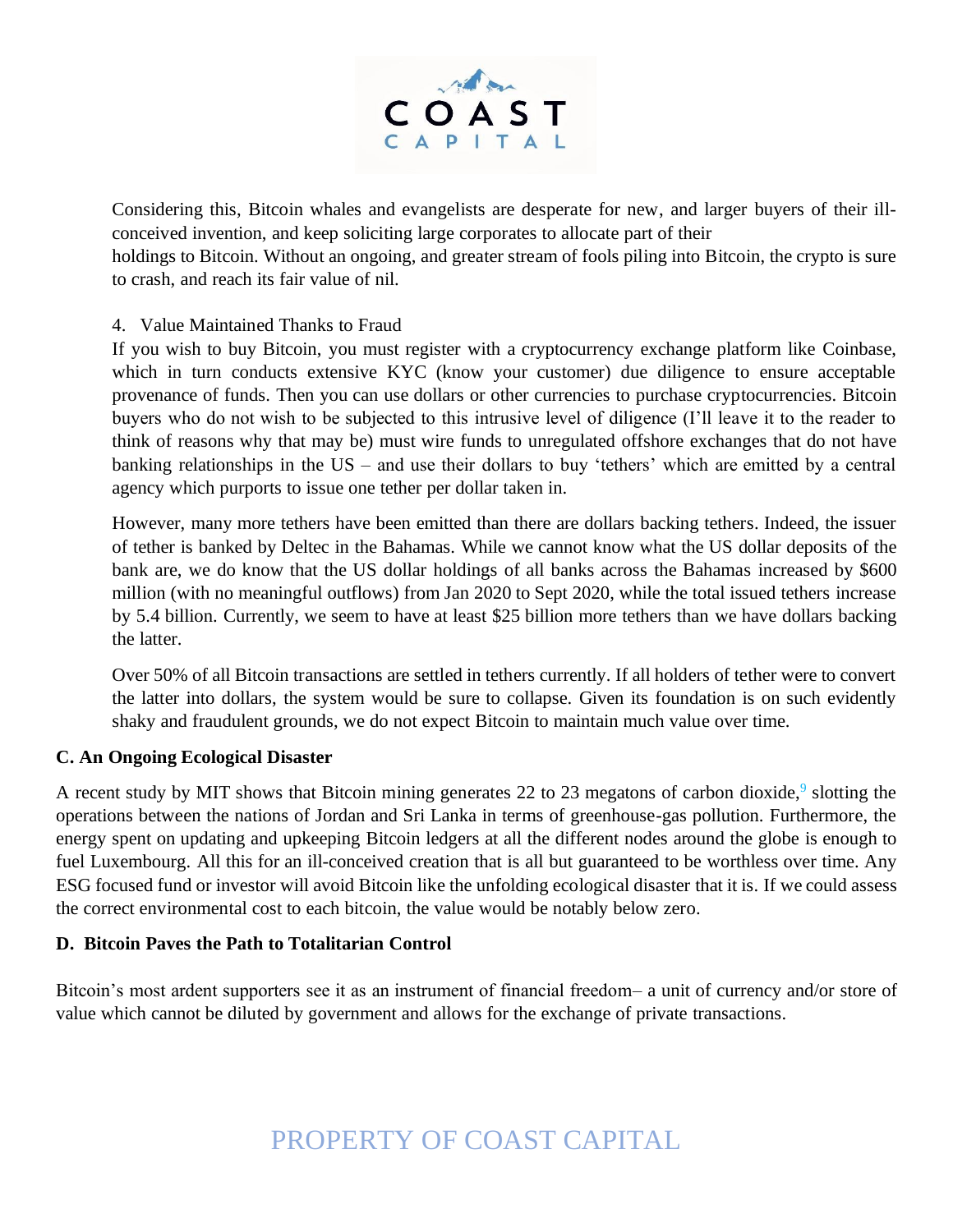

Some of this was true before the US government began to regulate cryptocurrencies, as it has begun to. Americans who hold Bitcoin must declare their holdings and transactions or risk jail time – so long privacy! More worryingly, governments around the world have announced that they will emit their own cryptocurrencies. The government will know exactly how many dollars (or euros or yen) you have, where you hold these, and how and when you spend it. The 'freedom loving' 'rebels' who are frustrated by this loss of financial privacy had better remember the crypto evangelists who paved the government's path to complete oversight on our wallets, savings, and expenditures.

### **In Sum…ZERO!**

The Dutch tulip mania in the 1630's set the standard for monetary excess. At its height, one could buy a mansion on the Amstel in exchange for one tulip. In great contrast to Bitcoins, Tulips capture carbon. They are also beautiful, and fragrant when in shades of orange and apricot. Bitcoin holds no visual or monetary appeal. Even the intellectual merit of Bitcoin's blockchain protocol dims in contrast to its technological imperfections and its nefarious environmental impact, not to mention that it has struggled to find an actual use – indeed, its proponents increasingly claim it was never meant to be a currency, but a store of value. I have no doubt that Bitcoin's price will eventually converge with its value, which lies between zero and an important negative amount should its associated carbon emissions ever be accounted for. The most financially-savvy expert on Bitcoin seems to agree – upon its IPO, Coinbase's CFO Alesia Haas proceeded to sell not just as many shares as she could, but every single share that she owned. She sounds like a brilliant woman who can well appreciate a tulip.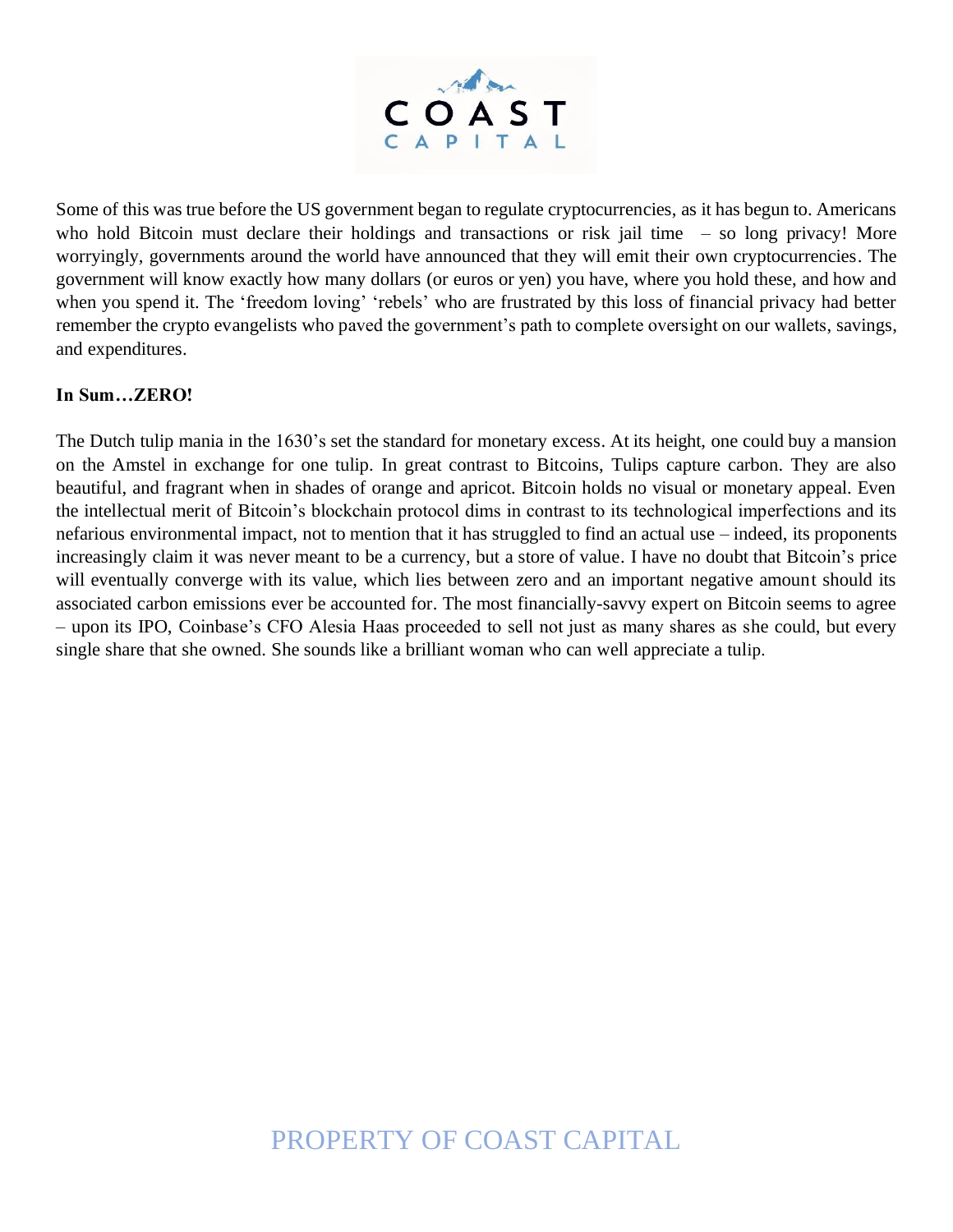

#### **References**

- 1. Michael Saylor SEC Fraud Accusation / Settlement (2000) [https://www.computerworld.com/article/2589923/update--microstrategy-executives-to-pay--11-million-to-settle](https://www.computerworld.com/article/2589923/update--microstrategy-executives-to-pay--11-million-to-settle-sec-fraud-ch.html)[sec-fraud-ch.html](https://www.computerworld.com/article/2589923/update--microstrategy-executives-to-pay--11-million-to-settle-sec-fraud-ch.html)
- 2. Michael Saylor on bitcoin: 'volatility is vitality' (Jan 21, 2021) <https://www.youtube.com/watch?v=zQ60ehVJYAs>
- 3. Credit Card transactions thousands of times faster than Bitcoin <https://www.marketwatch.com/story/why-bitcoin-wont-displace-visa-or-mastercard-soon-2017-12-15>
- 4. <https://twitter.com/kylegahnick/status/1376554060900302863>
- 5. <https://www.france24.com/en/live-news/20210423-turkey-seeks-arrest-of-missing-crypto-boss-over-huge-fraud>
- 6. [https://www.nytimes.com/2021/01/13/business/tens-of-billions-worth-of-bitcoin-have-been-locked-by-people](https://www.nytimes.com/2021/01/13/business/tens-of-billions-worth-of-bitcoin-have-been-locked-by-people-who-forgot-their-key.html)[who-forgot-their-key.html](https://www.nytimes.com/2021/01/13/business/tens-of-billions-worth-of-bitcoin-have-been-locked-by-people-who-forgot-their-key.html)
- 7. China controls over 50% of bitcoin mining <https://cointelegraph.com/news/china-controls-50-of-bitcoin-mining-while-us-hits-14-new-survey>
- 8. Bloomberg: 95% of bitcoin held by top 2% of accounts [https://www.bloomberg.com/news/articles/2020-11-18/bitcoin-whales-ownership-concentration-is-rising-during](https://www.bloomberg.com/news/articles/2020-11-18/bitcoin-whales-ownership-concentration-is-rising-during-rally?sref=3ts7L5UZ)[rally?sref=3ts7L5UZ](https://www.bloomberg.com/news/articles/2020-11-18/bitcoin-whales-ownership-concentration-is-rising-during-rally?sref=3ts7L5UZ)
- 9. Bitcoin is an environmental disaster <https://fortune.com/2021/04/20/bitcoin-mining-coal-china-environment-pollution/> <https://fortune.com/2021/03/07/bitcoins-other-high-price-the-surging-currency-is-leaving-a-massive-carbon-footprint/> <https://digiconomist.net/bitcoin-energy-consumption/>